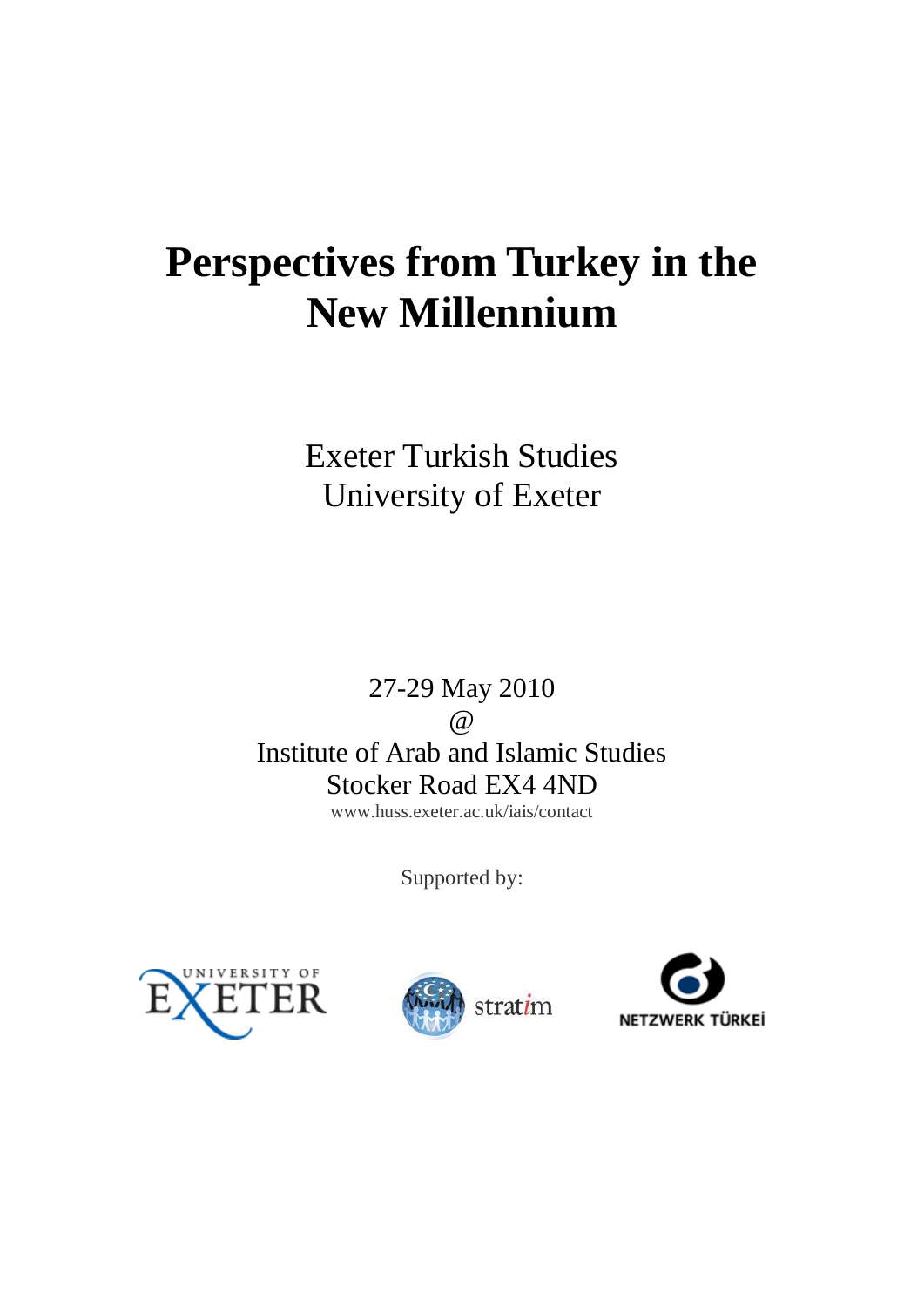#### Exeter'e Hoş Geldiniz

We would like to extend a very warm welcome to everyone attending this conference on Turkey. The various speakers who will talk today and tomorrow are all outstanding in their respective fields and we look forward to having their informed perspectives on Turkey and its onward direction in the new millennium.

We are extremely grateful to our main sponsor, *Stratim*, and to the IAIS for providing us with the use of this very fine building. There are many others who have assisted us over the past 18 months, and acknowledgment of all would make this note exceptionally long. As its author, I would, however, like to take the opportunity to thank my co-organiser, Marc Herzog, who has been an exemplary colleague and friend. Without his patience and energy, this event would not have been realised.

We both very much hope that you will be engaged by our speakers, and are confident that the conference will stimulate thought and debate.

*Shane Brennan*

Conference organisers: *Marc Herzog Shane Brennan*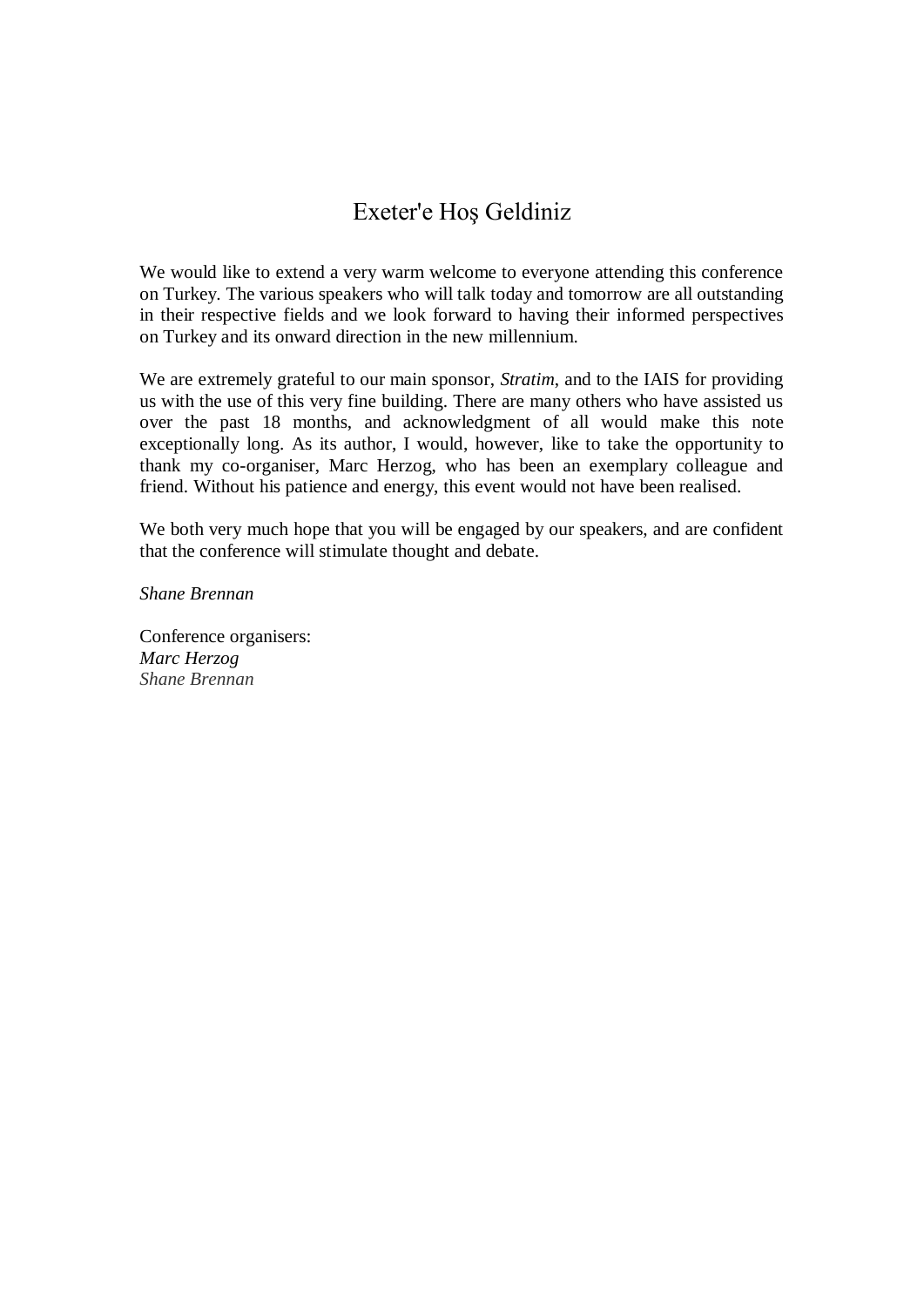## *Programme*

### **Thursday May 27 2010. Queens Building.**

| 7.00-7.30 p.m.            | Reception in Queens Common Room.                                                                                                            |
|---------------------------|---------------------------------------------------------------------------------------------------------------------------------------------|
| 7.30-9.00 p.m.            | SPECIAL SCREENING. Queens Lecture Theatre 1.                                                                                                |
|                           | Tülay German. Years of Fire and Cinders (2010)<br>A documentary film by Didem Pekün and Barış Doğrusöz<br>Introduced by filmmakers          |
| Friday May 28 2010. IAIS. |                                                                                                                                             |
| 9.00-9.30 a.m.            | Registration and coffee                                                                                                                     |
| $9.30 - 9.45$ a.m.        | Opening address. Kerem Kiratli (Embassy of Turkey)                                                                                          |
| $9.45 - 1.00$ p.m.        | <b>POLITICS</b>                                                                                                                             |
|                           | Ali Çarkoğlu (Sabanci University)<br>The Emerging New Party System in Turkey: Dynamics of Voter<br><b>Preferences and Party Manifestoes</b> |
|                           | Hasan Turunc (Royal Holloway)<br>Turkey's transformations since the 1980 Military Coup                                                      |
|                           | Clement Dodd (SOAS)<br>Resolving Turkey's Little Cyprus Problem                                                                             |
|                           | CHAIR. Sevilay Aksoy (Dokuz Eylül University)                                                                                               |
| 11.05-11.30 a.m.          | <b>Break</b>                                                                                                                                |
| $1.00 - 2.00$ p.m.        | Lunch                                                                                                                                       |
| 2.00-5.15 p.m.            | <b>ECONOMY AND SOCIETY</b>                                                                                                                  |
| 3.20-3.45 p.m. Break      | Güliz Ger (Bilkent University)<br>Diverse Social Identitites and the Market                                                                 |
|                           | David Shankland (University of Bristol)<br>Identity, Culture and the Alevis: Dilemmas and solutions                                         |
|                           | Gül Berna Özcan (Royal Holloway)<br>New class dynamics and Islamic politics                                                                 |
|                           | CHAIR. Eminegül Karababa (University of Exeter)                                                                                             |
| 7.30 p.m.                 | Conference Dinner @ Clarence Hotel                                                                                                          |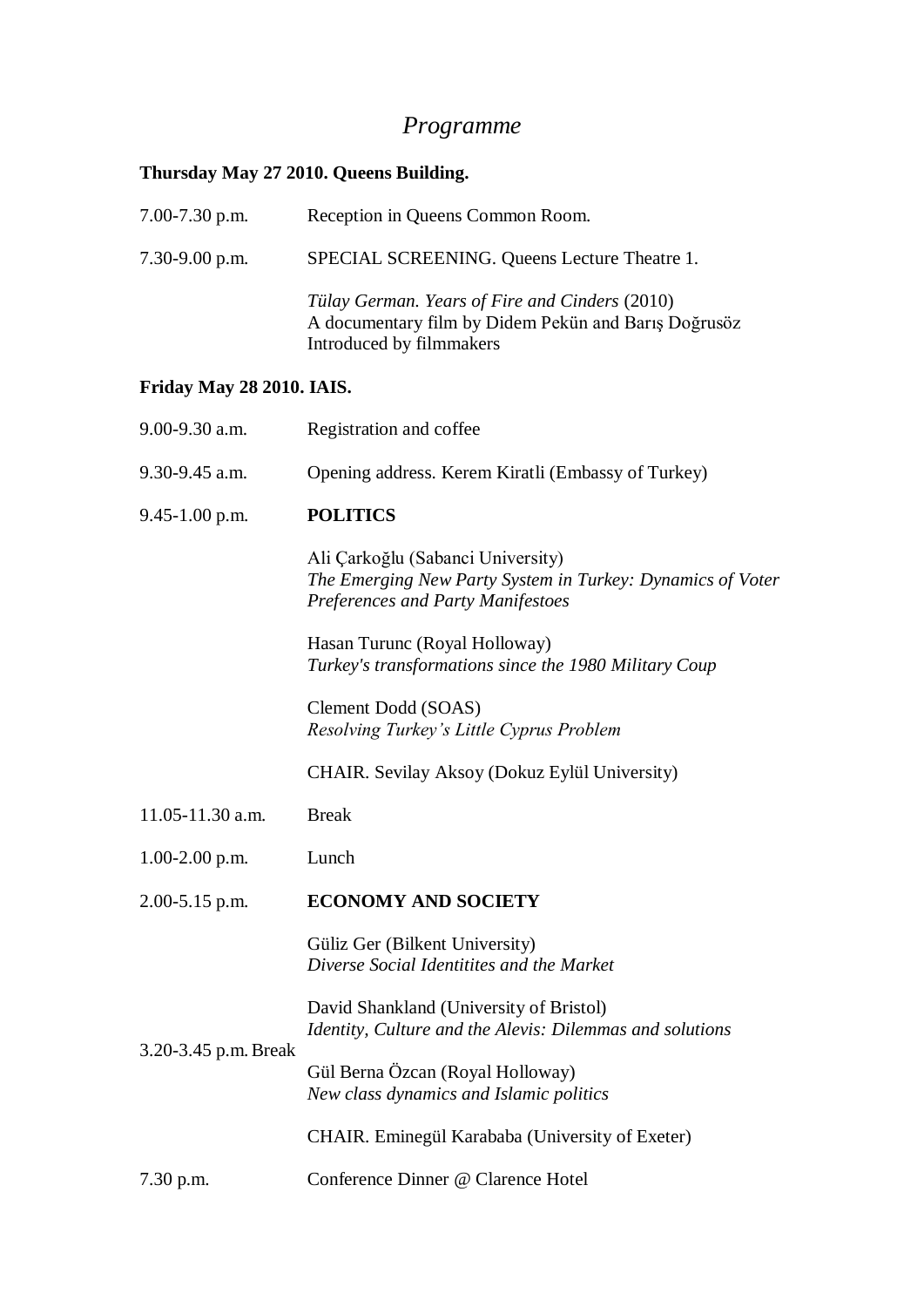#### **Saturday 29 May 2010. IAIS.**

| $9.30 - 12.45$ a.m. | <b>MEDIA AND CULTURE</b>                                                                                                                                               |
|---------------------|------------------------------------------------------------------------------------------------------------------------------------------------------------------------|
|                     | Haluk Şahin (İstanbul Bilgi University)<br>The rise of the Islamist media and the struggle for ideological<br>hegemony in Turkey: 1980-2010.                           |
|                     | Laurent Mignon (University of Oxford)<br>Minor literatures and their challenge to "national" literature:<br>The Turkish case                                           |
|                     | Ani King-Underwood (documentary filmmaker)<br>Coming to terms with history: The beginning of a traumatic<br>journey for Turkey through the eyes of a diaspora Armenian |
|                     | CHAIR. Clémence Scalbert-Yücel (University of Exeter)                                                                                                                  |
| 10.50-11.15 a.m.    | <b>Break</b>                                                                                                                                                           |
| $12.45 - 1.45$ p.m. | Lunch.                                                                                                                                                                 |
| $1.45 - 4.30$ p.m.  | THE PAST AND THE PRESENT                                                                                                                                               |
|                     | Burcu Erciyas (Middle East Technical University)<br>Invisible Change: Archaeological Practices in Turkey in the<br>New Millennium                                      |
|                     | Stephen Mitchell (University of Exeter)<br>Tapping the past: local and national identities in Turkey                                                                   |
|                     | <b>CHAIR.</b> Gerald Maclean (University of Exeter)                                                                                                                    |
| $2.50 - 3.15$ p.m.  | <b>Break</b>                                                                                                                                                           |
|                     |                                                                                                                                                                        |

POSTERS from Exeter Ph.D. students will be on display through the conference:

Veronica Buffon (IAIS - Kurdish Centre), Pinar Çelebi (Politics), Hale Güney (Classics & Ancient History), Torsten Hertig (Politics), Ozker Kocadal (Politics), Mikail Ozmemis (Politics), Duygu Tekgul (Sociology).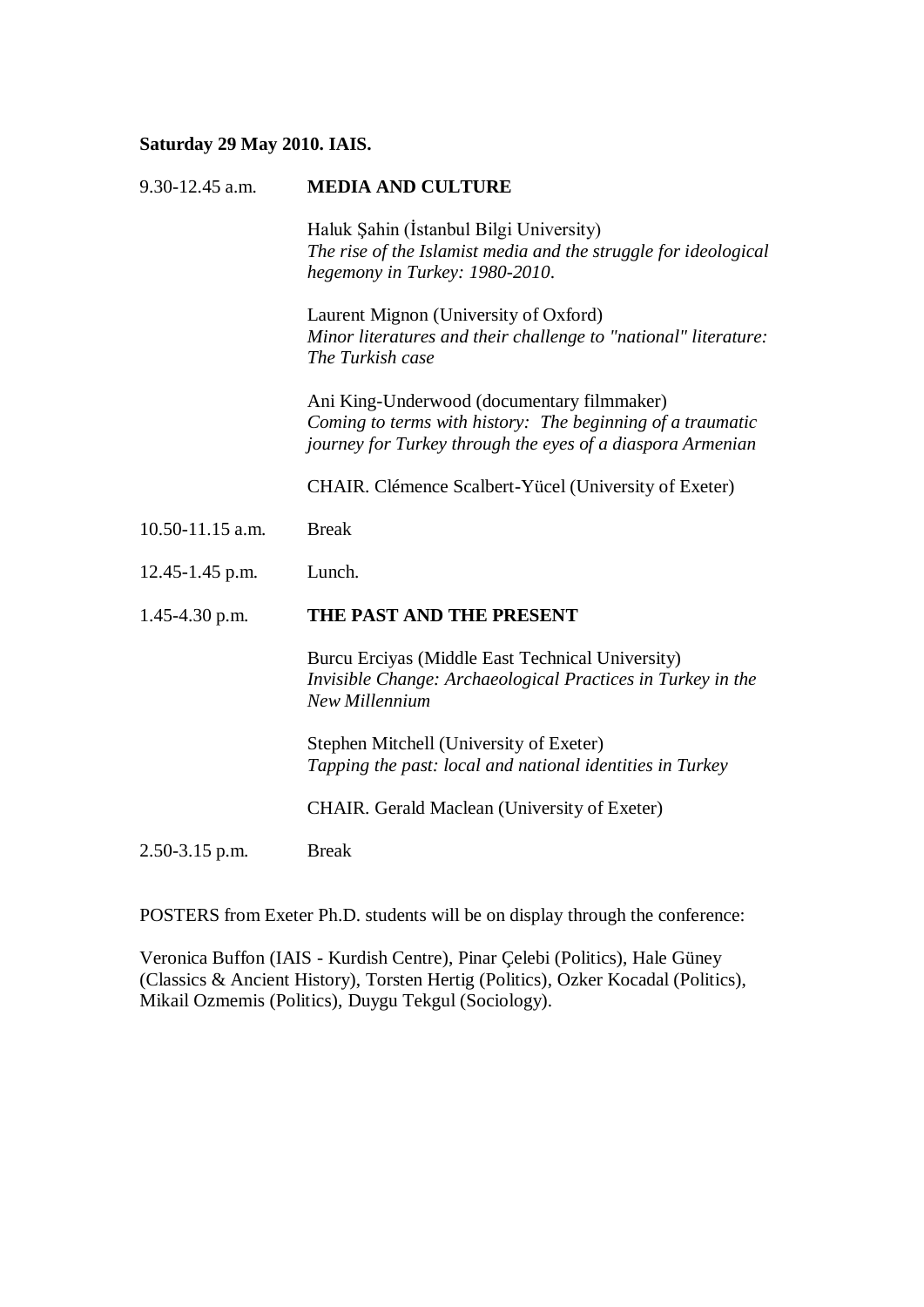#### **Speakers and Chairpersons**

**Sevilay Aksoy** (Chair) is Assistant Professor of International Relations at Dokuz Eylül University, Izmir. She has M.A. and Ph.D. degrees in Middle Eastern Politics from the University of Exeter. She is currently at Exeter's IAIS as holder of a British Academy Visiting Fellow Award; working with Professor Gerd Nonneman, her research topic is the Normative Aspects of Turkish Foreign Policy during the 2003 Iraq War.

**Ali Çarkoğlu** is Professor of Political Science at Sabanci University, Istanbul. He received his Ph.D. at SUNY-Binghamton, New York. He is an internationally renowned expert on Turkish electoral politics and has published prolifically on Turkey's domestic politics and foreign relations as well as regional politics. His latest book, co-authored with Professor Ersin Kalaycioglu, is *The rising tide of conservatism in Turkey* (2009). He is a frequent commentator on Turkey in the national and international media.

**Clement Dodd** is a Research Associate and latterly professorial fellow in Politics, with special reference to Turkey, at the School of Oriental and African Studies, University of London. He established a graduate programme in Modern Turkish Studies at SOAS and has written extensively on Turkish politics and the Cyprus conflict. His latest book, *The History and Politics of Cyprus*, has just been published by Palgrave Macmillan.

**Burcu Erciyas** is Associate Professor of archaeology at ODTU (Middle East Technical University). Having received a B.A. degree at Bilkent University she went on to study at the University of Cincinnati (M.A. and Ph.D). She specializes in the archaeology of the Black Sea, and has recently organized Black Sea (2006) and Marmara Studies (2007) symposiums. Professor Erciyas is the lead investigator on the Komana Archaeological Research Project.

**Güliz Ger** is Professor of Marketing and Associate Provost at Bilkent University, Ankara. She holds a Ph.D. from Northwestern University, an M.B.A. from ODTU, and a B.Sc. in psychology from the University of Illinois. Her research interests are in the sociocultural dimensions of consumption, consumption and marketing in transitional societies/groups, and the related issues of globalization, modernity and tradition. She is on the Board of Directors of the *International Society for Marketing and Development*, and on the Editorial Boards of the *International Journal of Research in Marketing*; *Consumption, Markets and Culture*; and *Journal of Consumer Policy*. She serves as a Departmental Editor for the *Journal of International Business Studies*.

**Eminegül Karababa** (Chair) is Lecturer in marketing at the University of Exeter Business School. She received her M.B.A. in Management and Ph.D. in Marketing from Bilkent University. Her Ph.D. research concerns the origins of early modern Ottoman consumer culture. Her research interests are: the formation and development of modern consumer cultures and markets, utilization of historical methodology in the field of marketing, and the impact of technology on the construction of consumer identity.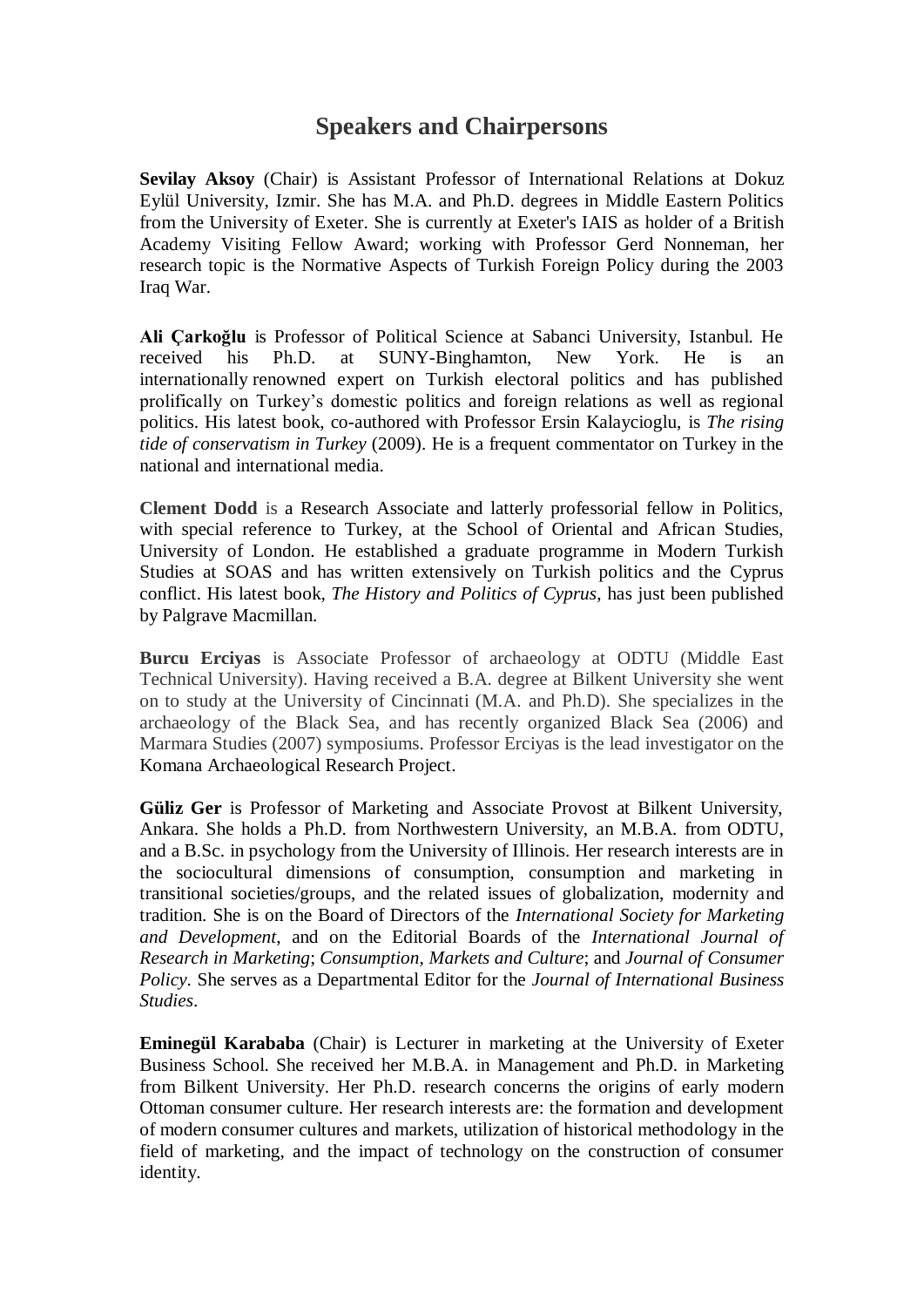**Gerald MacLean** (Chair) is Professor at the Department of Modern Languages in the University of Exeter and is co-director of Exeter Turkish Studies. He studied at Jesus College, Cambridge, and at the University of Waterloo. He is on the council of the Turkish Area Study Group and is currently making a television documentary, *Ottomania*, about Ottoman and Turkish cultural influences on England and Europe. He is also a founding member of the Evliya Çelebi Way initiative, a project of historical re-enactment and cultural re-connection that aims to create a European Cultural Route through Anatolia by following on horseback the routes of the great seventeenth-century Ottoman writer, traveller and cultural geographer.

**Laurent Mignon** is Lecturer in Turkish at the Faculty of Oriental Studies, University of Oxford. His research interests include  $19<sup>th</sup>$ -20<sup>th</sup> century Turkish literature, minority literatures, and 19th century Jewish thought. He is currently working on a project titled, "Alternative and analytical history of  $19<sup>th</sup>$  and early  $20<sup>th</sup>$  century Turkish literature". His most recent book is *Ana Metne Taşınan Dipnotlar: Türk Edebiyatı ve Kültürlerarasılık Üzerine Yazılar* (2009).

**Stephen Mitchell** is an ancient historian and archaeologist who has been Professor of Ancient History at the University of Exeter since 2002. He has wide interests in the classical world and the Near East from 300 B.C. to the end of antiquity. Most of his research has focused on Asia Minor and combines the study of archaeological, epigraphic and literary sources. He has been active in Turkey since 1970, and is the author of a two-volume historical study of Turkey in antiquity, *Anatolia. Land, men and gods in Asia Minor* (1993). In addition to wide-ranging research activities regarding archaeology and settlement in Turkey, Professor Mitchell regularly leads postgraduate study tours to Turkey. He is Director of Exeter Turkish Studies.

**Gül Berna Özcan** is Reader in International Business and Entrepreneurship in the School of Management at Royal Holloway, University of London, and is an Associate Fellow at LSE. Her research interests include small and medium-sized business entrepreneurship and development, decentralisation and regional economy. She is the author of *Small Firms and Economic Development*, and numerous articles on entrepreneurship, business analysis, and the political economy of emerging markets.

**Didem Pekün** is a documentary filmmaker living in Istanbul. She has a BA in ethnomusicology from SOAS and an M.A. in Screen Documentary from Goldsmiths College. The *Tülay German* film (2010), co-produced with Barış Doğrusöz, is her first feature length documentary film.

**David Shankland** is Reader in Social Anthropology at the University of Bristol. He has many research interests in Turkey, including social change, religion, and politics in the Republican period. He has made a special study of the Alevis. Between 1995 and 1998 he was part of the excavation team at the Neolithic site of [Çatalhöyük,](http://catal.arch.cam.ac.uk/catal/catal.html) examining the interface between the excavation team and the local villagers**.** He is a former Director of the British Institute at Ankara.

**Clemence Scalbert-Yücel** (Chair) is Lecturer in the Exeter Centre for Ethno-Political Studies. She studied for her Ph.D. in Political Geography at the University of Paris IV- Sorbonne in 2005. Her thesis, shortly to be published in France and Turkey, centred on the question of the development of a Kurdish 'national' language in Turkey